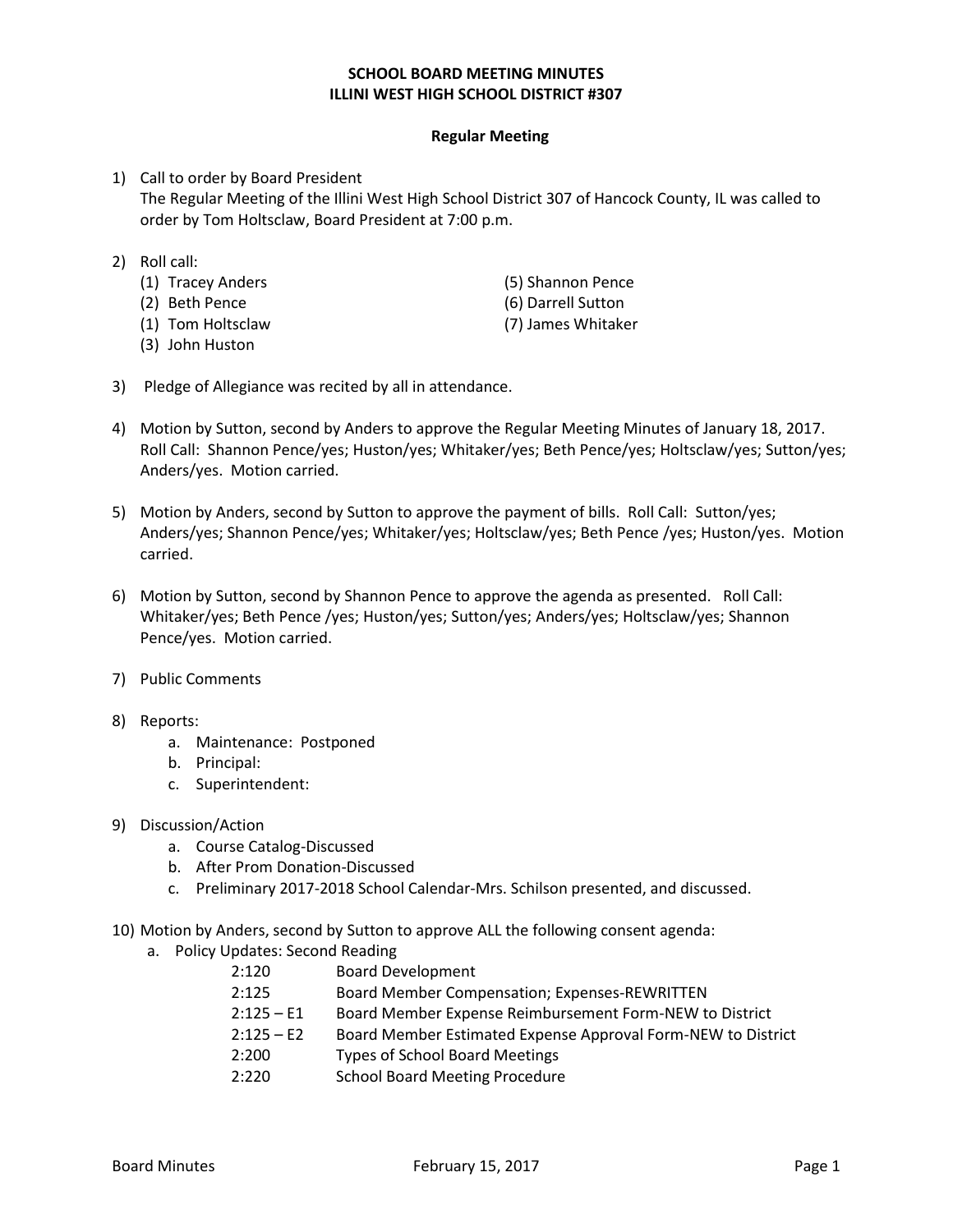- 2:220 E1 Board Treatment of Closed Meeting Verbatim Recordings and **Minutes** 2:220 – E2 Motion to Adjourn to Closed Meeting 2:220 – E4 Open Meeting Minutes-NEW to District 2:220 – E5 Semi-Annual Review of Closed Meeting Minutes-NEW to District 2:220 – E6 Log of Closed Meeting Minutes 2:220 – E7 Access to Closed Meeting Minutes and Verbatim Recordings-NEW 2:220 – E8 School board Records Maintenance Requirements and FAQs-NEW 4:60 Purchases and Contracts 4:110 Transportation 4:175 Convicted Child Sex Offenders; Criminal Background Check and/or Screening; Notifications 5:10 Equal Employment Opportunity and Minority Recruitment 5:60 Expenses-REWRITTEN 5:60 – E1 Employee Expense Reimbursement Form-NEW to District 5:60 – E2 Employee Estimated Expense Approval Form-NEW 5:100 Staff Development Program 5:125 Personal Technology and Social Media; Usage and Conduct 5:185 Family and Medical Leave 5:190 Teacher Qualifications 5:250 Leave of Absence 5:260 Student Teachers 5:280 Duties and Qualifications 5:330 Sick Days, Vacation, Holidays, and Leaves 6:15 School Accountability 6:50 School Wellness 6:60 Curriculum Content 6:145 Migrant Students 6:160 English Learners 6:170 Title I Programs 6:310 High School Credit for Non-District Experiences; Course Substitutions; Re-entering Students 6:340 Student Testing and Assessment Program 7:50 School Admissions and Student Transfers To and From Non-District **Schools** 7:60 Residence 7:70 Attendance and Truancy 7:250 Student Support Services 7:260 Exemption from Physical Activity Education 7:305 Student Athlete Concussions and Head Injuries 7:310 Restrictions on Publications; Elementary Schools-DELETE 7:315 Restrictions of Publications; High School-NEW 8:30 Visitors to and Conduct on School Property 8:70 Accommodating Individuals with Disabilities b. Fundraising Requests
	- i. Softball-concessions

Roll Call: Holtsclaw/yes; Sutton/yes; Anders/yes; Shannon Pence/yes; Beth Pence/yes; Huston/yes; Whitaker/yes. Motion carried.